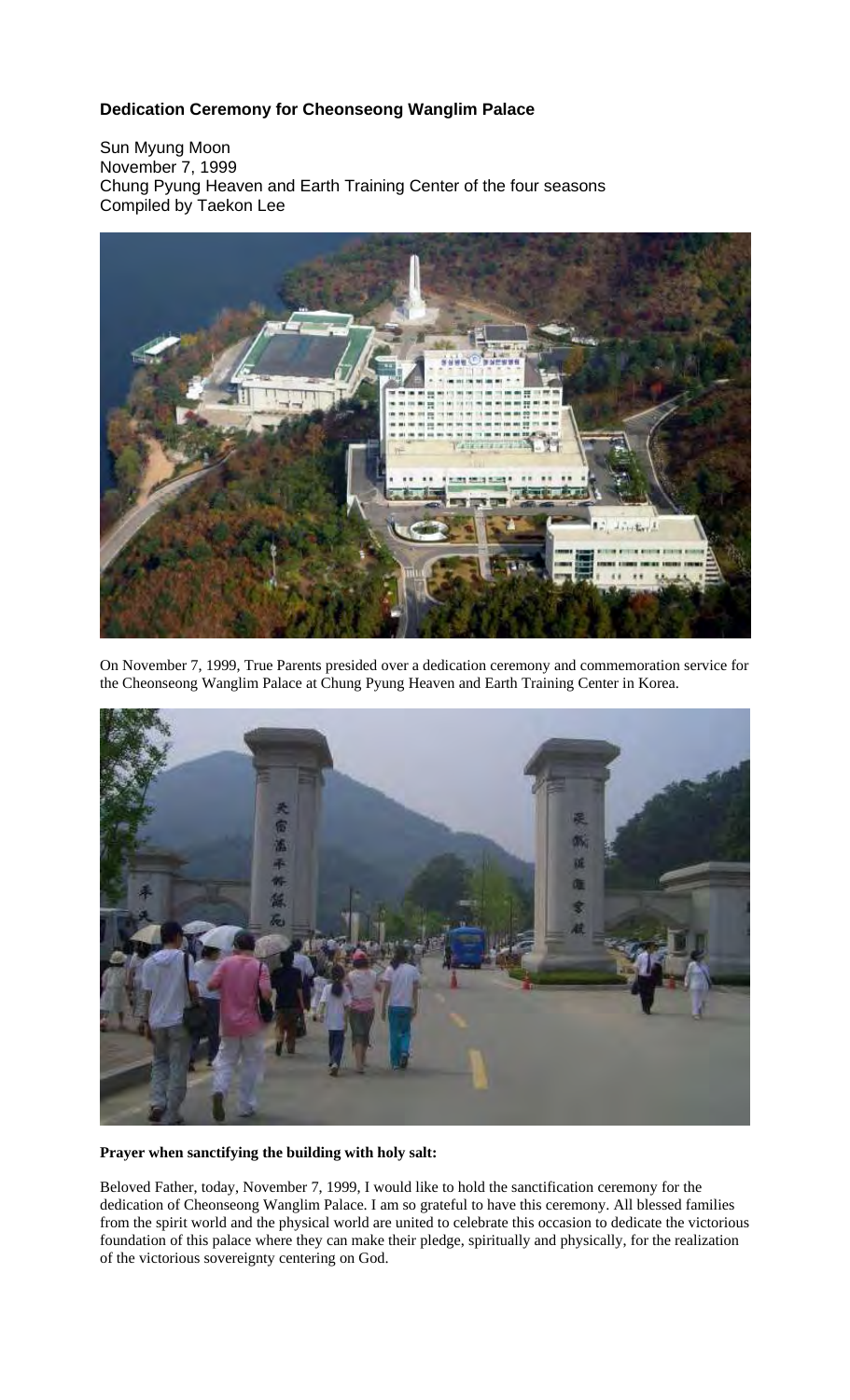Please, God, remember this day and determine it as Your own. May it become a base of loyalty from generation to generation, and the starting point of the realm of heart that is from a unified mind and body centered on love. May it become a palace that is loved and longed for by everyone, and a palace of adoration where the ties of blood lineage will be respected. Please allow me to bless this place as the starting point that will work for the expansion of a global movement of love to establish the eternal sovereignty of love centering on the Parents of Heaven and Earth. Please permit it to become an original holy place where all things will be sanctified based on unity among God, True Parents and all things from heaven and earth. Through this sanctification, please also permit it to become an originating point of blessing through which all nations of the future will be connected and dedicated to Heaven.



I sincerely ask that this holy salt, wherever it rests, will purify the environment of this sanctuary and erase all traces of Satan from within its walls. I pray that through this sanctification it may become the original place of tradition in the dominion of God's love and guidance of True Parents' blood lineage from the outset and forever.

Here, now, national messiahs representing 185 nations, and the representatives of the providential nations symbolizing Adam's family, Korea, Japan, America and Germany, are gathered together. I sincerely pray that You will bless this place to become a victorious base where they can restore all their faults and accomplish again the ideal of Adam's family. I would like to ask Yahweh to directly sanctify this sanctuary together with True Parents.

I now offer this benediction in the name of True Parents that God will protect this place eternally with His blessing, authority, respect and love when it is sanctified by the hand of True Parents. Amen! Amen! Amen!

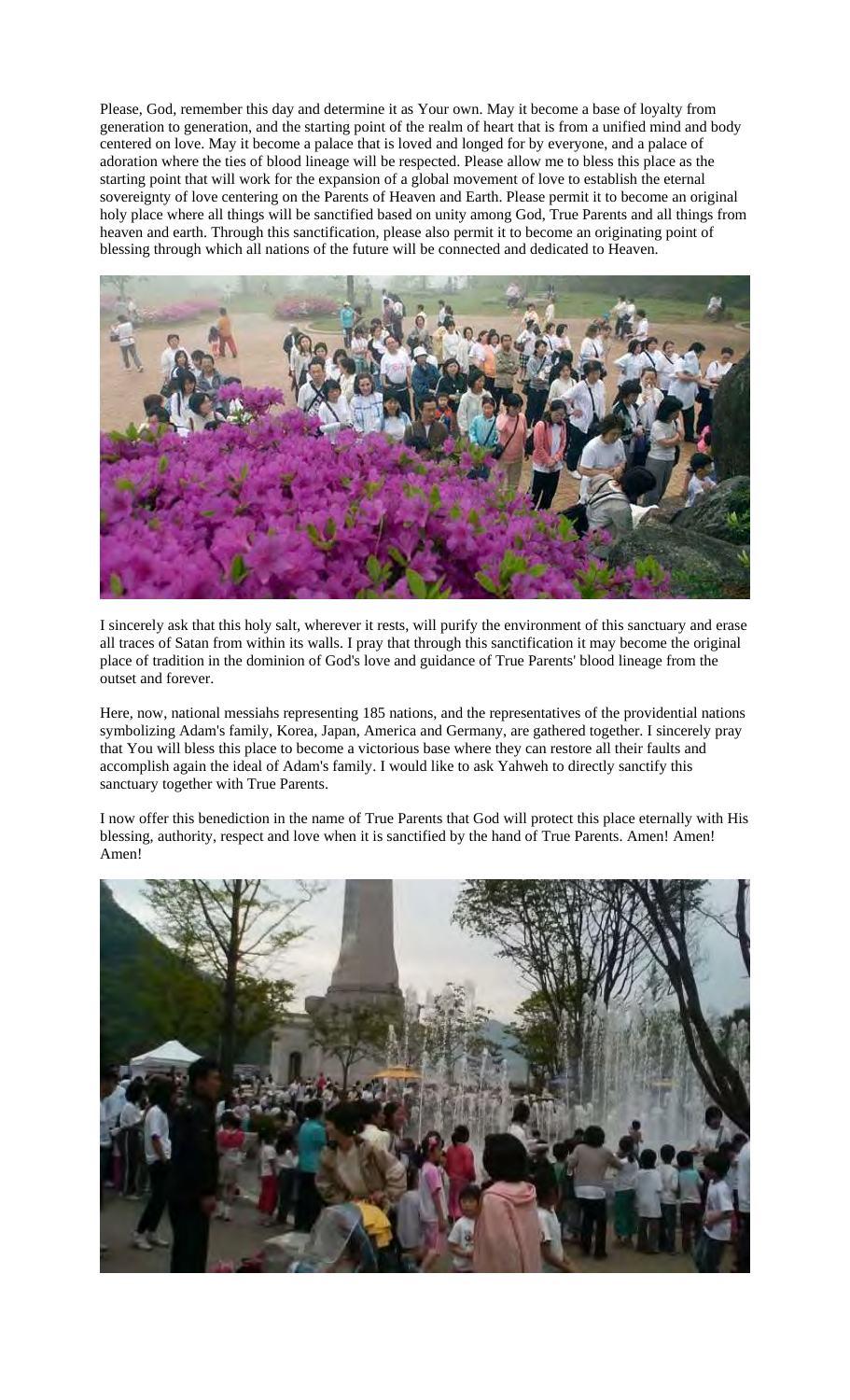### **Benediction at the tape cutting ceremony:**

Loving Heavenly Father, Today on November 7, 1999 at 10:00 o'clock in the morning, I would like to offer You this dedication ceremony of Cheonseong Wanglim Palace. Please personally guide and direct all aspects of the procedures.

We know well how the history of restoration has been complicated in its course to resolve all problems in paradise, the intermediate spirit world and hell. We also feel deeply how miserable the providence has been in its course to restore the original consciousness, life and lineage through God's love and to purify the contaminated fallen lineage in the satanic world. It was inevitable that people would inherit Satan's blood lineage. No matter how they have longed for the Kingdom of Heaven, enduring suffering and crying out in the present world that stands opposed to God's ideal world, their lives have been destined to enter hell. Everyone has been roaming around the chaotic world of evil without knowing anything of the cause.



I know that walking the path of trials and tribulations in the history of religion, You had to reorganize all of God's lineage from the individual, family, clan, tribe, nation, world levels up to the cosmos, by eventually sending True Parents to this earth as a center of the providence of salvation. You chose this nation so that You could send True Parents to this earth. I know how much You have loved this land and the people of Korea, and how carefully You have trained and protected them through the five thousand years of its history so as to keep its identity as a unique lineage, and to keep its purity, although its history has been miserable and the nation powerless. I know how deeply You have been proud of this nation, the so-called gentle nation of the orient, the purification of whose lineage is successful, honored the way of filial piety, loyalty, sainthood and holy-sonship, and harmoniously accepted all historic religions such as Buddhism, Confucianism and Christianity, based on this prepared foundation.

Based on this historical background, the Unification Church was established in this nation in order to connect all religions to God's heart and to eventually unify them. It has dedicated itself to liberating God and humankind, and to establishing one nation under God's true love lineage on the worldwide level, and even on the cosmic level, by expanding the blessing to the spirit world centered on God and True Parents. For this, the Unification Church has initiated the international blessing campaign and has blessed 440 million couples. Now we would like to fully open the gate of the blessing in heaven and on earth through the accomplishment of the 400 million couples' matching and blessing. By so doing, we can liberate the gates of hell in the spirit world and on earth, and so that all families can enter the Kingdom of Heaven following the Parents of Heaven and Earth. On account of Your leadership and grace, the Unification Church has passed through all kinds of tribulations so as to victoriously conclude the battle on earth. This has been the battle through which You have suffered to realize the unified realm in heaven and on earth and to expand the realm of the Kingdom of Heaven to the cosmic level, the ideal of creation. The Unification Church has prepared the realm of the Kingdom of Heaven in heaven and on earth, spreading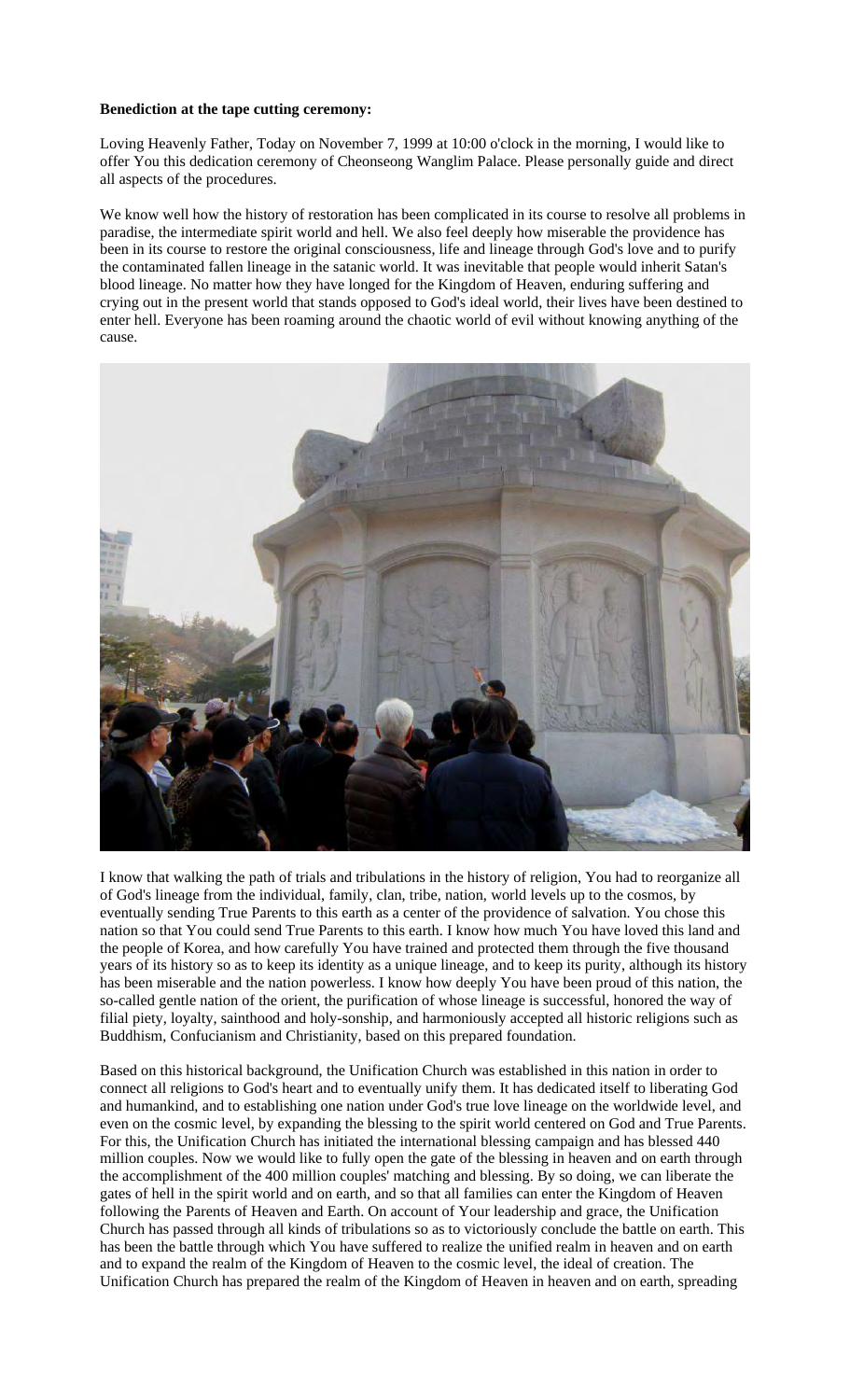the blood lineage through the blessing beyond the level of the nation and world to the level of the unification of the spirit world and physical world.



Based on such foundation and devotion, the entire temple of the Heavenly Kingdom could descend to this earth as the Cheonseong Wanglim Palace. This primary sanctuary is to be the spiritual starting point for attending God and the Parents of Heaven and Earth. I convey my deep appreciation to Heaven for the construction of this sanctuary over the past two years. We can say that it has been built mainly by the spirit world centered on Heung Jin Gun, Dae Mo nim, Choong Mo nim and Dae Hyung nim, rather than by people on the earth. Based on the cooperation and filial piety of the entire spirit world, people on earth were spiritually guided and organized so that all the Unification Church's blessed families throughout the world could gather their tearful donations with internal devotion and finally build the palace. I am so grateful to You for this amazing occasion.



We are going to organize one global nation of the heavenly lineage by uniting every nation in the world, including Korea, centered on God, and will organize the world of independent sovereignty under God's love. We have built this palace as a training camp that will show the example for this purpose beyond the barriers of the nation and world.

Dear Heavenly Father, please take direct dominion over this place. I pray that the palace will be a center to unify all blessed ancestors from heaven and blessed descendants on earth, and thus to open the age of the liberated Kingdom of Heaven in heaven and on earth for all of them to go forward to the world of unification, equality and peace.

I offer this sanctuary to You, Heavenly Father, as a training palace where all people can inherit God's will and unite with each other through the connection of life and love. On the occasion of all spirits and beings in the heavenly nation observing this moment, I eagerly request that You accept this place as a victorious base which You can make Your focus on behalf of all mankind and all things,

and as a sanctuary where we can train victorious liberators with the authority of the princes and princesses of God's Kingdom of Heaven. Here, thousands of people have gathered from throughout the world to celebrate this dedication. Please accept this sincere, unified heart. I pray that it will become a beautiful sanctuary that emits a sweet fragrance in the Kingdom of Heaven, among all things and in the heart of people. Please bless it to be a primary sanctuary where we can honor and respect each other as the substantial representatives of love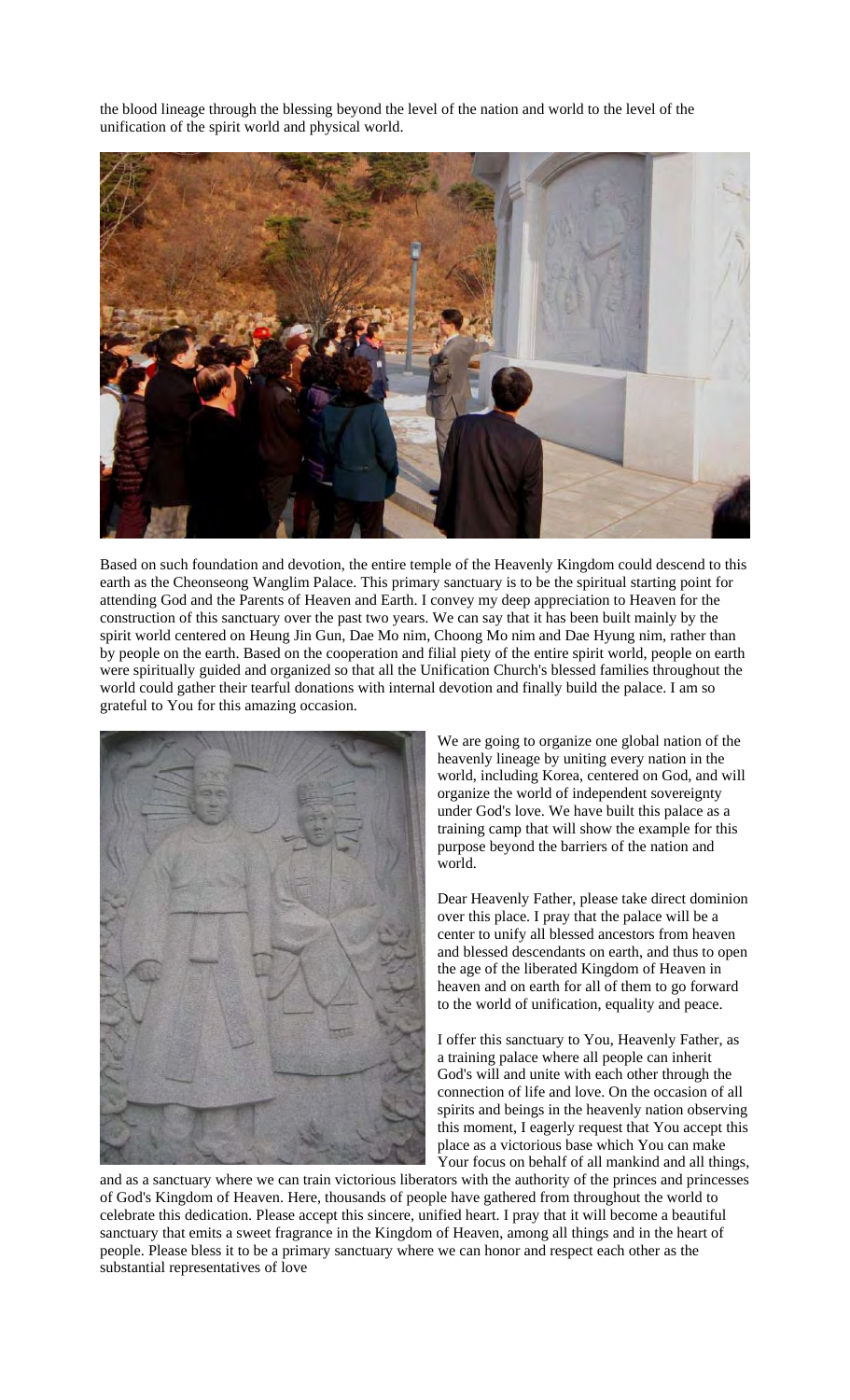I pray for Your permission to educate all people in this place, so that they become people liberated transcending the entire realm of heart, together with all spirits and angels who are connected to all things of this realm, and all people, including the Koreans, and so that they become the leading people in the Kingdom of Heaven in heaven and on earth. Please declare this great blessing in the name of True Parents and the Principle. Please allow this to eternally be a victorious palace and sanctuary of which we can be proud.

There are blessed families throughout the spirit and physical worlds who were mindful of this day and devoted their offerings for this time. I pray that all of these, including their second generation children and all descendants, will unite. I pray that they will unite North and South Korea, and eradicate the cultural gaps between East and West, the distinction between the rich in the North and the poor in the South, and between the Kingdom of Heaven in heaven and the Kingdom of Heaven on earth. I pray to our Great King, Creator of all things in the name of True Parents, centered on Yahweh, that we can all go forward to the Kingdom of Heaven. Amen! Amen! Amen!

#### **Speech at the dedication service:**



The Messiah is a True Parent. True Parents and true love are eternal, unchanging and absolute. God's true character is absolute, unique, unchanging and eternal.

The word "true" has a unique, eternal and unchanging meaning. It goes beyond time, space and history. It is the power of love that can lead all people. Even God surrenders in front of that word "true."

Even though God is almighty, He cannot control love as He wishes. Love does not work alone. Without an object, love does not exist. Love is the subject that governs everything in the cosmos and the substance of life. What do we have to do to find that eternal, absolute, unique and unchanging object? Without an object, love cannot take root.

The traditional family of the Unification Church should be a family that could never be divided. It should worship the family traditions that God has deeply desired to see practiced. Such families are welcome anywhere in heaven and on earth. Amen. This is such family. Amen. This is such family.

Amen. The conclusion is that our families ought to be good enough to inherit the universe.

The children, mothers and fathers of such families ought to be dutiful sons, loyal patriots, saints and faithful daughters of God. Thus, our children are the dutiful children of parents, loyal patriots in their country and saints in the world. All our couples are mothers and fathers who are like saints. Amen.

If what I told you just now was nothing other than bragging, it would be a serious problem. There is a reason for what I told you. It means that when you accidentally pick up a useless, insipid thing and taste it, you might be surprised to find great taste in it. Which is sweeter, love or honey? Which is sweeter, love or honey? Love is sweeter.

Completely disavowing connection to the goals and motives of the external world is the start of restoration through indemnity. You must realize that we must completely repudiate the external world in front of God to have complete restoration. If you are unable to reach the standard of true love, you need to practice complete self-denial. This kind of principle must be established in the era of the second family settlement and in which the process of overturning the universe is taking place. It is the final task of True Parents. You must know this. Did the blessed families of the Unification Church do what God told them to do? I have been making proclamations for the last forty or fifty years. The tradition you are forging in one of leading your life according to these proclamations.

Look. I have given the blessing to saints and murderers. Could God do that? Only True Parents can do that. True Parents can stop the fighting between God and Satan. If I spoke to God of the reason for His endlessly bitter feelings and deepest sadness, He would agree with it. If I asked if He is seeking a calm place to rest, He would agree. Who should resolve that sadness and those bitter feelings? It should be done through True Parents.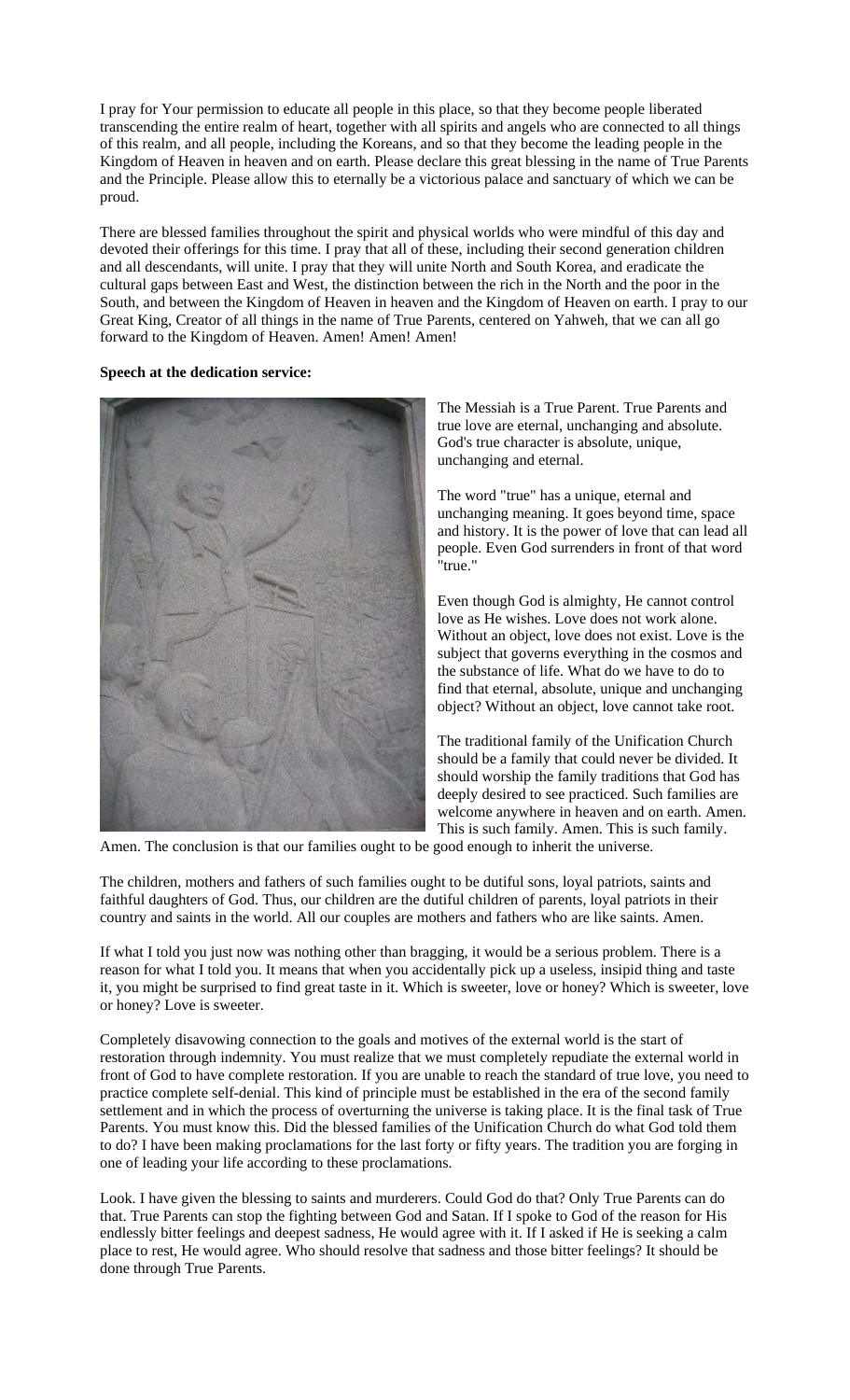I learned from God the obedience that God wishes for more than anything, real love and the will of our God, who has absolute faith. I am now presenting this to you, the members of the Unification Church, that is, the principle of the need for absolute faith, absolute love and absolute obedience.



Well, look. We have completed the Cheonseong Wanglim Palace. This palace is here to set the Kingdom of God in Heaven through the palace of our hearts, families, tribes, nations, countries, the world and the Kingdom of Heaven on Earth.... This palace is the capital city of Heaven and the palace of the Kingdom of Heaven. The king exists in the palace. You must realize that even God has a king's palace in accordance with this principle.

What should I emphasize on this holy day when this dedication ceremony is being held? You should form families that can serve God for many years as absolute families, unique families, unchanging families and eternal families. This will allow God to forget His bitter feelings and follow us. Due to the loss of His only son and only daughter, God has had a deeply painful heart for many years. When He overcomes His pain--and what remains unresolved regarding the restored children of Adam and Eve--He will be able to move his dispensation forward swiftly.

God will be able to travel freely between heaven and earth. In order to establish the environment in

which God can freely travel, true love is the essential element. I am the king who has clearly established and taught the theory of true love.

Who is the king of blessed families in the world? Who is the leading figure trying to internationalize true families? It is definitely Rev. Moon. All countries in the world, even remote island countries, know all about this. Rev. Moon gave the blessing to the families of the world so he is the head of blessed families. The fathers of leading families should inherit this tradition and form families for their children. This is both God's wish and mine.

What is God in pain over? The first generation, Adam and Eve's family and the grandchildren's family were not formed according to God's wishes. The third generation was not established, so it brought great anguish to God. Establishing the third generation, resolving His anguish and living with us forever, make up God's unchanging, eternal and traditional quest. At this moment, we should pledge to become true parents, God's true children and inheritors who can sustain the tradition forever. If you wish to make a pledge yourselves to do that, raise your two hands and make an oath to God. Amen! May God's blessings be with you.

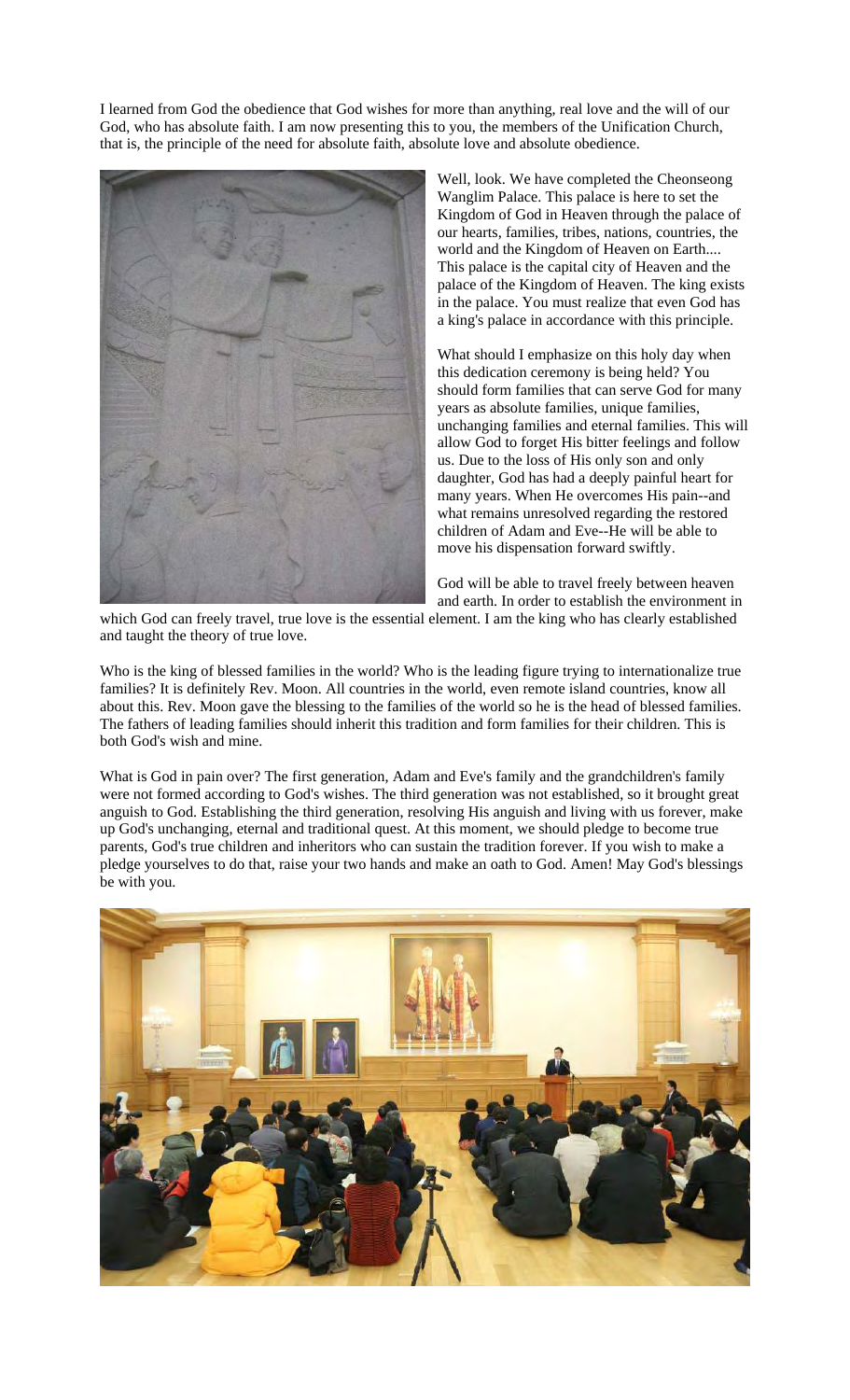### **Prayer after the dedication service:**

Beloved Father, You have shed volumes of tears for thousands and thousands of years during the long journey of restoration. The journey of restoration has been filled with bitterness and has been an unbearable experience. So many people who adored You became bloody sacrifices. That river of blood remains in the hell of this dead world. Restoration is a miserable journey that necessitates traveling through hell. If someone were to ask whether that passage of restoration was heartless and merciless, the answer would be "yes." History has been miserable; wives abandoned their husbands and men abandoned their older and younger brothers.

Nobody can believe and welcome the historical reality. A long journey to establishing a happy world lies ahead for the members of the Unification Church who can be proud of Your part in that journey. They have journeyed through Your distress, loaded with bitter feelings and they undergone many journeys through unbearable hardships and bloodshed. They have repeated the unforgettable course without fully achieving their responsibility. Thus, they could not establish peace and well-being in Your heart. They could not realize that they left You with miserable and bitter feelings. Father, we truly wish You to forgive their lack of success.



We clearly understand Your historical sadness in Your work to bring the Kingdom of Heaven on earth. We could not become the children who sympathized with Your sadness during Your difficult journey even for one day of our lifetimes. With such bitter feelings in mind, today the members of the Unification Church are leading the way through the lonely steps to recover and return a heart full of sympathy. I clearly understand that they are the lonely people who have nobody to express their history, which is filled with lots of grudges.

Father, they know that after going through a journey filled with all sorts of hardships and privations, they can reach the heavenly palace and join You, who have been waiting for them in heaven. The members of the Unification Church have been making endless efforts to reach to You, who are desperately waiting for the return of Your lost children. They are making the greatest effort to make great strides. They are willing to go through bitter feelings and sadness and without hesitation pass the boundary line between life and death. You felt pity for them, so You have led them to this place. We are thankful for your guidance.

This is the Cheonseong Wanglim Palace. Our hearts, families, countries, the world and all Creation should become part of the Kingdom of Heaven on Earth. They can come, serve the Masters of the palace and live with You all the time. Father, I truly wish You to allow this moment when we can clearly pledge ourselves and realize such a reality.

Until now, Heung Jin and Dae Mo nim have been playing major roles in mobilizing the spiritual world and giving the blessing. They brought liberation by causing the collapse of walls of bitter feelings in the spirit world. In step with the progress of developments connected to True Parent on earth, they have worked without rest to connect the unified realm of the ideal to the earth and to the Kingdom of Heaven. Please allow them to open the doors of hell in the spiritual world and on earth, to expel evil, to extirpate the root of sins and to establish their prestige and honor in order that they can stand in front of You. We